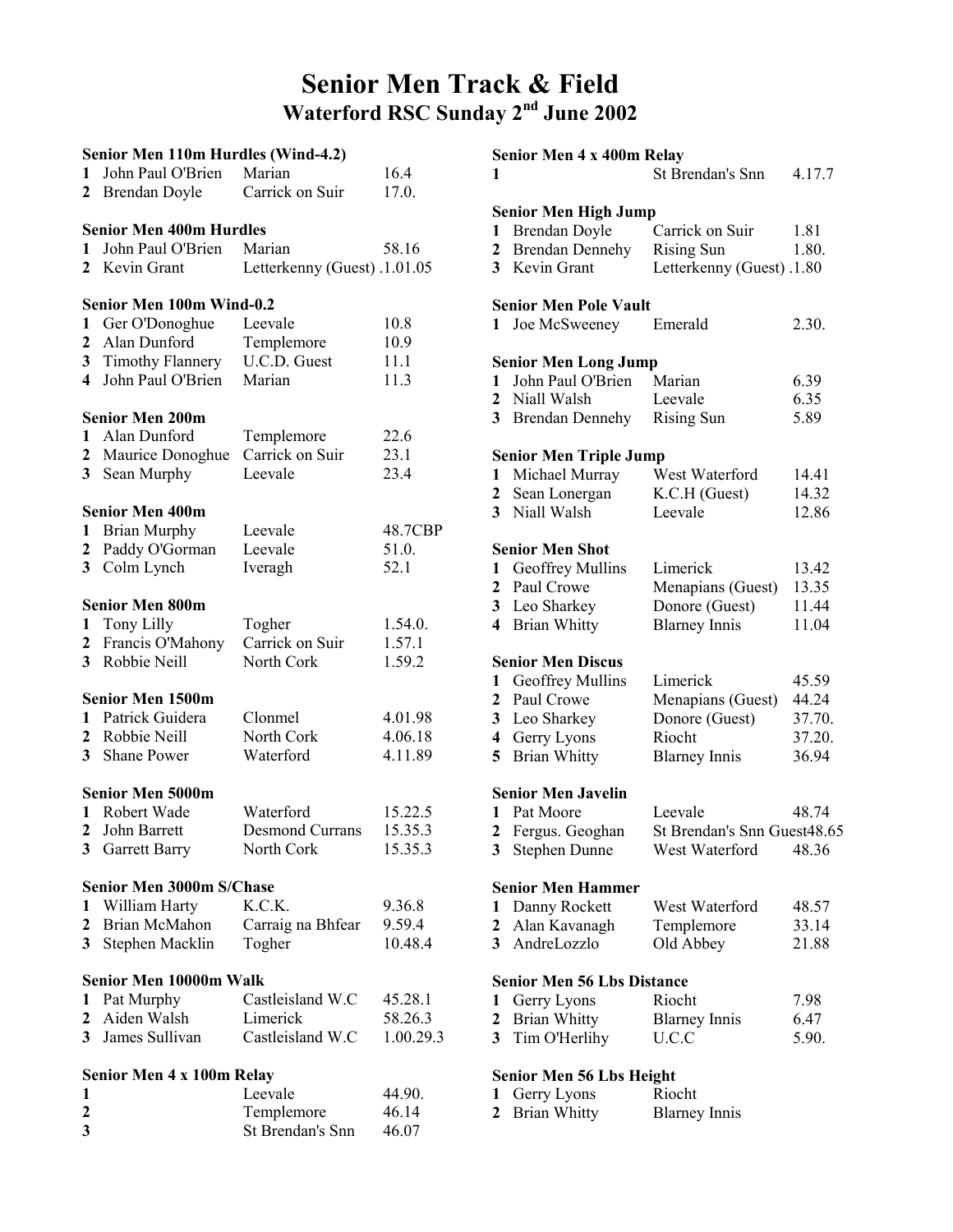## Senior Women Track & Field Waterford RSC Sunday 2nd June 2002

| <b>Senior Women 400m Hurdles</b> |                                      |                        |            |  |  |  |
|----------------------------------|--------------------------------------|------------------------|------------|--|--|--|
| 1                                | Dawn Kelly                           | Belgooly               | 1.08.12    |  |  |  |
|                                  |                                      |                        |            |  |  |  |
|                                  | <b>Senior Women 100mWind -0.1</b>    |                        |            |  |  |  |
| $\mathbf{1}$                     | Ailis McSweeney                      | Leevale                | 12.4       |  |  |  |
| $\mathbf{2}$                     | <b>Edel Morrisey</b>                 | West Waterford         | 13.0.      |  |  |  |
| 3 <sup>1</sup>                   | Sharon McGarry                       | St Finbarr's           | 13.1       |  |  |  |
|                                  | Senior Women 200m (Wind-1.4)         |                        |            |  |  |  |
| $\mathbf{1}$                     | Ailis McSweeney Leevale              |                        | 25.8       |  |  |  |
| $\mathbf{2}$                     | Angela Hogan                         | Borrisokane            | 26.0.      |  |  |  |
| 3 <sup>1</sup>                   | Caroline Walsh                       | West Waterford         | 27.1       |  |  |  |
|                                  |                                      |                        |            |  |  |  |
|                                  | <b>Senior Women 400m</b>             |                        |            |  |  |  |
| 1                                | Maria Sheehan                        | Marian                 | 58.2       |  |  |  |
| $\mathbf{2}$                     | Angela Hogan                         | Borrisokane            | 60.1       |  |  |  |
|                                  | 3 Orla Power                         | Carrick on Suir        | 61.4       |  |  |  |
|                                  |                                      |                        |            |  |  |  |
|                                  | Senior Women 1500m                   |                        |            |  |  |  |
|                                  | 1 Collette O'Riordan                 | West Muskerry          | 4.48.93    |  |  |  |
|                                  | 2 Anne Marie Healy                   | <b>Dublin Striders</b> | 5.13.25    |  |  |  |
| 3 <sup>1</sup>                   | Murial Cummins                       | K.C.K.                 | 5.17.40.   |  |  |  |
|                                  | Senior Women 5000m                   |                        |            |  |  |  |
|                                  | 1 Catherine Kiely                    | Gneeveguilla           | 21.49.0.   |  |  |  |
|                                  |                                      |                        |            |  |  |  |
|                                  | <b>Senior Women 5000m Walk</b>       |                        |            |  |  |  |
|                                  | 1 Gillian O'Sullivan Farranfore M.V. |                        | 20.56.7CBP |  |  |  |
|                                  |                                      |                        |            |  |  |  |
|                                  | <b>Senior Women 4 x 100m Relay</b>   |                        |            |  |  |  |
| 1                                |                                      | Borrisokane            | 55.08      |  |  |  |
|                                  | <b>Senior Women High Jump</b>        |                        |            |  |  |  |
| 1                                | Orna Donoghue                        | Carrick on Suir        | 1.55       |  |  |  |
| $\mathbf{2}^-$                   | Susan Nagle                          | <b>Blarney Innis</b>   | 1.45       |  |  |  |
|                                  |                                      |                        |            |  |  |  |
|                                  | <b>Senior Women Pole Vault</b>       |                        |            |  |  |  |
| $\mathbf{1}$                     | Eidise Du-Braird                     | Australia (Guest)      | 3.30.      |  |  |  |
| $\mathbf{2}$                     | Juliet Claffey                       | Borrisokane            | 3.30.CBP   |  |  |  |
| $\overline{\mathbf{3}}$          | Edelle O'Meara                       | Borrisokane            | 2.70.      |  |  |  |
| 4                                | Orna Donoghue                        | Carrick on Suir        | 2.20.      |  |  |  |
|                                  |                                      |                        |            |  |  |  |

### Senior Women Long Jump

| $\mathbf 1$  | Katey Byrd Belgooly         |       | 5.02  |
|--------------|-----------------------------|-------|-------|
|              | 2 Siobhan O'Donovan Bandon  |       | 3.87  |
|              | <b>Senior Women Shot</b>    |       |       |
|              |                             |       |       |
| 1            | Catherine Coady Waterford   |       | 9.49  |
|              | 2 Diane Cashman U.C.C       |       | 8.83  |
|              | 3 Ellen Murphy              | U.C.C | 7.59  |
|              | <b>Senior Women Discus</b>  |       |       |
| $\mathbf{1}$ | Diane Cashman U.C.C         |       | 33.44 |
|              | 2 Ellen Murphy U.C.C        |       | 25.75 |
|              | 3 Siobhan O'Donovan Bandon  |       | 21.15 |
|              | <b>Senior Women Javelin</b> |       |       |
| 1            | Noreen O'Dwyer Gneeveguilla |       | 27.27 |
|              | 2 Ellen Murphy U.C.C        |       | 26.45 |
|              | 3 Siobhan O'Donovan Bandon  |       | 13.05 |
|              | <b>Senior Women Hammer</b>  |       |       |
|              | 1 Helen Tiemey Borrisokane  |       | 28.06 |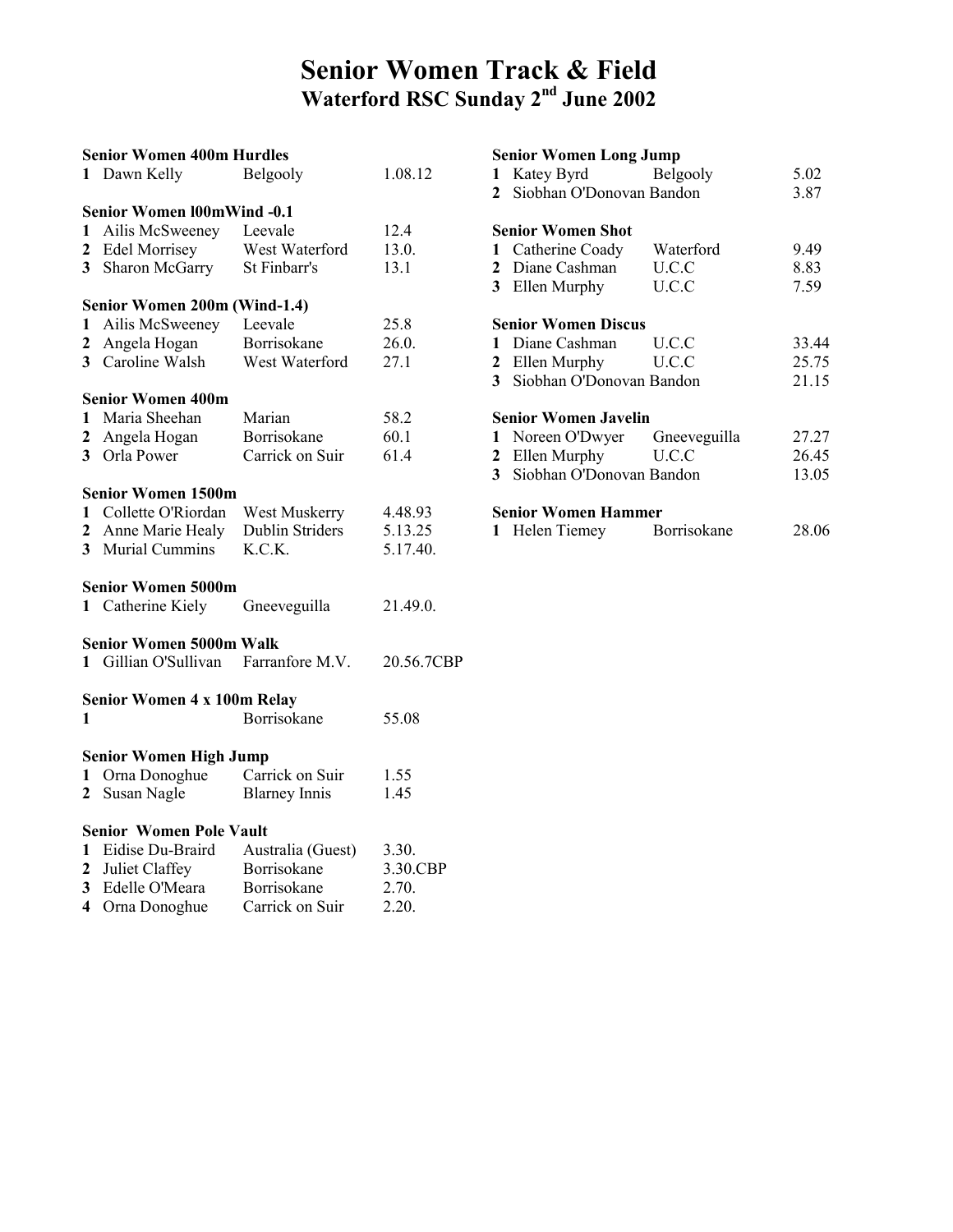## Junior Men Track & Field Castleisland Sunday 26<sup>th</sup> May 2002

#### Junior Men 110m Hurdles (Wind +4.2)

|                         |                                                 | $MCH$ 110 $H$ 1101 $CSP$ ( <i>WHIG</i> $\rightarrow$ $\sim$ $\sim$ |          |
|-------------------------|-------------------------------------------------|--------------------------------------------------------------------|----------|
| 1                       | Brendan Doyle                                   | Carrick on Suir                                                    | 16.44    |
| $\mathbf{2}$            | Sean O'Sullivan                                 | Ballincollig                                                       | 18.30.   |
|                         |                                                 |                                                                    |          |
| 3 <sup>1</sup>          | Brendan Poff                                    | <b>Tralee Harriers</b>                                             | 19.26    |
|                         | <b>Junior Men 400m Hurdles</b>                  |                                                                    |          |
| $\mathbf{1}$            | Philip Kearney                                  | <b>Tralee Harriers</b>                                             | 59.91    |
|                         |                                                 |                                                                    |          |
| $\mathbf{2}$            | Denis Finnigan                                  | Spa Muckross                                                       | 1.00.55  |
| 3 <sup>1</sup>          | Danial Linehan                                  | Carriag na Bhfear                                                  | 1.01.44  |
|                         | Junior Men 100m Wind+1.5)                       |                                                                    |          |
| $\mathbf{1}$            | Maurice Donoghue Carrick on Suir                |                                                                    | 11.32    |
| $\mathbf{2}$            | Tony Barnett                                    | <b>Tralee Harriers</b>                                             | 11.34    |
|                         |                                                 |                                                                    |          |
| $\overline{3}$          | Chris Condon                                    | <b>Tralee Harriers</b>                                             | 11.70.   |
|                         | Junior Men 200m (Wind+3.6)                      |                                                                    |          |
|                         | 1 Tony Barnett                                  | <b>Tralee Harriers</b>                                             | 22.95    |
| $\mathbf{2}$            | Michael O'Shea                                  | Farranfore M.V.                                                    | 23.72    |
| 3 <sup>1</sup>          | Brendan Poff                                    |                                                                    |          |
|                         |                                                 | <b>Tralee Harriers</b>                                             | 23.87    |
|                         | <b>Junior Men 400m</b>                          |                                                                    |          |
|                         | 1 Michael O'Shea                                | Farranfore M.V.                                                    | 52.90.   |
| $\overline{2}$          | Chris Sloan                                     | St Brendan's Snn                                                   | 53.52    |
|                         |                                                 |                                                                    |          |
| $\overline{\mathbf{3}}$ | Michael Flynn                                   | K.C.K.                                                             | 54.82    |
|                         | <b>Junior Men 800m</b>                          |                                                                    |          |
|                         | 1 Brian Dunne                                   | Carrick on Suir                                                    | 1.58.30. |
|                         | 2 Niall O'Mahony                                | Spa Muckross                                                       | 1.59.72  |
| 3 <sup>1</sup>          | <b>Dermot Cummins</b>                           | West Waterford                                                     |          |
|                         |                                                 |                                                                    | 2.01.31  |
|                         | <b>Junior Men 1500m</b>                         |                                                                    |          |
| 1                       | Arthur Fitzgerald                               | Farranfore M.V.                                                    | 4.22.10. |
|                         |                                                 |                                                                    |          |
|                         | <b>Junior Men 3000m</b>                         |                                                                    |          |
| 1                       | William Harty                                   | K.C.K.                                                             | 8.56.34  |
| 2                       | Sean Hehir                                      | Marian                                                             | 9.15.43  |
| $\overline{\mathbf{3}}$ | James Doran                                     | Riocht                                                             | 9.25.22. |
|                         |                                                 |                                                                    |          |
|                         | <b>Junior Men 2000m S/Chase</b>                 |                                                                    |          |
| 1                       | William Harty                                   | K.C.K.                                                             | 6.20.41  |
|                         | <b>Junior Men 5000m Walk</b>                    |                                                                    |          |
|                         |                                                 |                                                                    |          |
| 1                       | Joseph O'Halloran St Brendan's (Ky) 27.32.0.CBP |                                                                    |          |
| $\mathbf{2}$            | David Carroll                                   | Ennis Track                                                        |          |
| 3                       | Martin Prendergast Tralee Harriers              |                                                                    |          |
|                         |                                                 |                                                                    |          |

#### Junior Men 4 x 100m Relay

| 1            | Tralee Harriers "A" 45.56 |  |
|--------------|---------------------------|--|
| $\mathbf{2}$ | St Brendan's Snn $47.25$  |  |
| 3            | Tralee Harriers "B" 47.88 |  |

#### Junior Men 4 x 400m Relay

| 1                       | <b>IVIUM TA TUUM IWIRY</b>    | <b>Tralee Harriers</b>  | 3.43.58  |
|-------------------------|-------------------------------|-------------------------|----------|
| $\overline{2}$          |                               | St Brendan's Snn        | 4.11.98  |
|                         |                               |                         |          |
|                         | <b>Junior Men High Jump</b>   |                         |          |
| 1                       | Philip Kearney                | <b>Tralee Harriers</b>  | 1.90.CBP |
| $\mathbf{2}$            | Keith King                    | Kilmurry Ibrickane      | 1.70.    |
| $\overline{\mathbf{3}}$ |                               | Carrick on Suir         | 1.65     |
| $\overline{\mathbf{3}}$ | Brendan Doyle                 |                         |          |
|                         | lan Ring                      | <b>St Brendan's Snn</b> | 1.65     |
|                         | <b>Junior Men Pole Vault</b>  |                         |          |
| $\mathbf{1}$            | Sean O'Sullivan               | Ballincollig            | 2.20.    |
| $\overline{2}$          | Thomas McKenna                | Ballincollig            | 2.00.    |
|                         | 3 Patrick Walsh               | Carriag na Bhfear       | 1.90.    |
|                         |                               |                         |          |
|                         | <b>Junior Men Long Jump</b>   |                         |          |
| 1                       | Tom Shanahan                  | St Mary's (Lk)          | 6.60.    |
| $\overline{2}$          | Denis Finnigan                | Spa Muckross            | 5.85     |
| $\overline{\mathbf{3}}$ | Sean O'Sullivan               | Ballincollig            | 5.68     |
|                         |                               |                         |          |
|                         | <b>Junior Men Triple Jump</b> |                         |          |
| 1                       | Philip Kearney                | <b>Tralee Harriers</b>  | 12.23    |
| $\overline{\mathbf{2}}$ | Denis Finnigan                | Spa Muckross            | 11.82    |
| 3 <sup>1</sup>          | Patrick Walsh                 | Carriag na Bhfear       | 11.14    |
|                         | <b>Junior Men Shot</b>        |                         |          |
| $\mathbf{1}$            | Eoin Leen                     | <b>Tralee Harriers</b>  | 15.97CBP |
|                         | 2 Geoffrey Mullins            | Limerick                | 15.38    |
| 3 <sup>1</sup>          | John Dilworth                 | Blarney Innis.          | 11.77    |
|                         |                               |                         |          |
|                         | <b>Junior Men Discus</b>      |                         |          |
| 1                       | Eoin Leen                     | <b>Tralee Harriers</b>  | 46.82    |
| $\overline{2}$          | Geoffrey Mullins              | Limerick                | 45.12    |
| 3                       | John Dilworth                 | Blarney Innis.          | 34.85    |
|                         |                               |                         |          |
|                         | <b>Junior Men Javelin</b>     |                         |          |
| 1                       | Sean O'Sullivan               | Ballincollig            | 42.55    |
| $\overline{2}$          | Gavin Smith                   | St Brendan's Snn        | 36.54    |
| 3 <sup>1</sup>          | Patrick Walsh                 | Carriag na Bhfear       | 34.50.   |
|                         |                               |                         |          |
|                         | <b>Junior Men Hammer</b>      |                         |          |
| $\mathbf{1}$            | John Dilworth                 | Blarney Innis.          | 38.22    |
| $\overline{c}$          | Patrick Walsh                 | Carriag na Bhfear       | 36.26    |
| 3                       | Declan Murphy                 | Carriag na Bhfear       | 32.57    |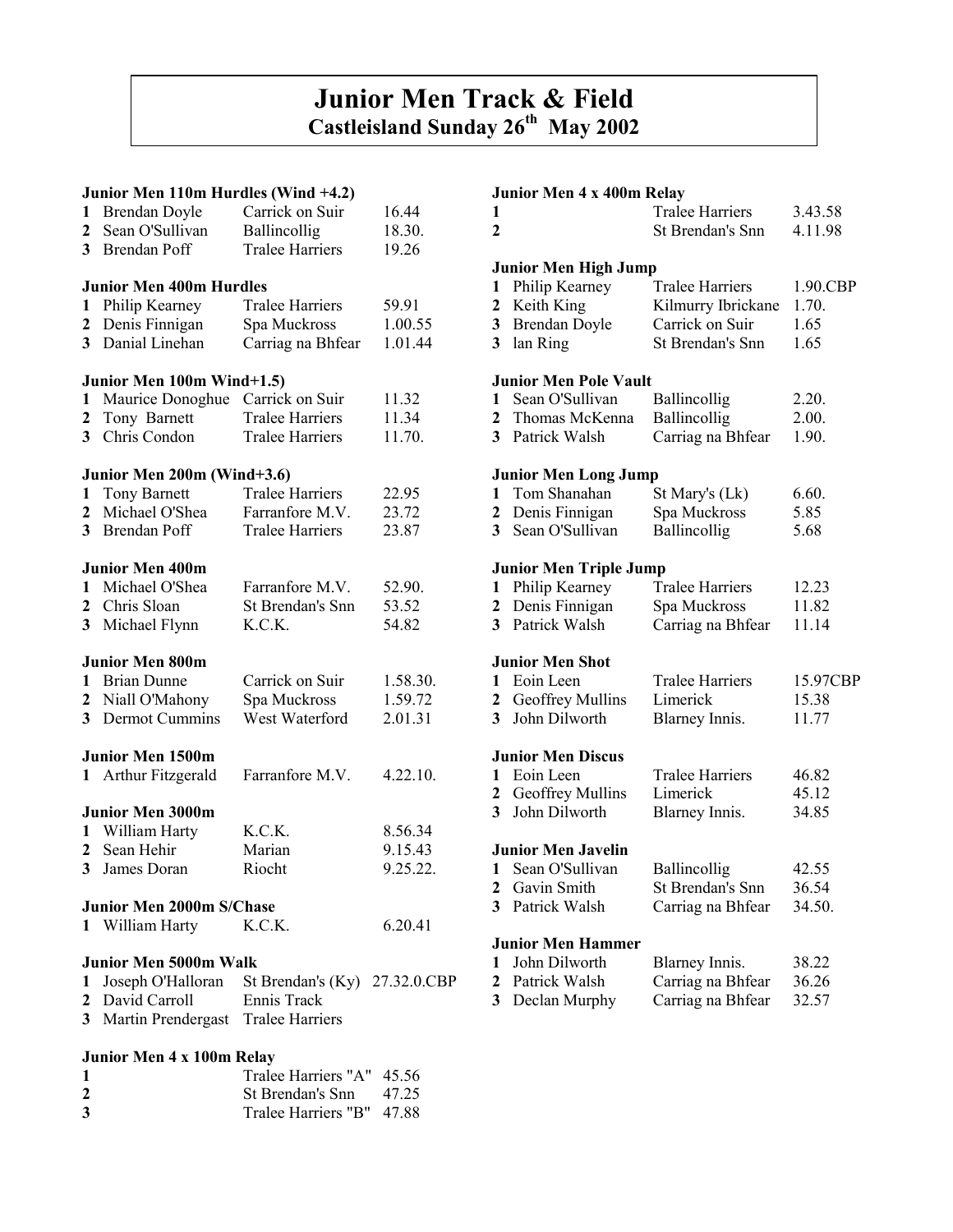## Junior Women Track & Field Castleisland Sunday 26<sup>th</sup> May 2002

|                | Junior Women 100m Hurdles (Wind+2) |                        |          |
|----------------|------------------------------------|------------------------|----------|
| 1              | Jessica Zebo                       | Leevale                | 14.97    |
|                | 2 Orla Doyle                       | Carrick on Suir        | 15.46    |
|                | <b>Junior Women 400m Hurdles</b>   |                        |          |
| 1              | Dawn Kelly                         | Belgooly               | 1.07.92  |
| 2              | Niamh Cremin                       | Leevale                | 1.09.79  |
|                | Junior Women 100m (Wind+1.8)       |                        |          |
| 1              | Mandy Crowe                        | Bansha                 | 12.27    |
| $\mathbf{2}$   | Ailis McSweeney Leevale            |                        | 12.34    |
| 3 <sup>1</sup> | Jessica Zebo                       | Leevale                | 12.60.   |
|                | Junior Women 200m (Wind+2.4)       |                        |          |
| 1              | Mandy Crowe                        | Bansha                 | 25.17    |
| $\mathbf{2}$   | Aishling Maunsell Leevale          |                        | 25.71    |
| 3 <sup>1</sup> | Ailis McSweeney Leevale            |                        | 25.97    |
|                | <b>Junior Women 400m</b>           |                        |          |
| $\mathbf{1}$   | Dawn Kelly                         | Belgooly               | 1.04.83  |
|                | <b>Junior Women 800m</b>           |                        |          |
| $\mathbf{1}$   | Margaret O'Connor Gneeveguilla     |                        | 2.53.00. |
|                | <b>Junior Women 1500m</b>          |                        |          |
| $\mathbf{1}$   | Ellen Fitzgerald                   | Farranfore M.V.        | 5.32.90. |
|                | 2 Mairead Lane                     | Riocht                 | 5.44.92  |
|                | 3 Deirdre Curtin                   | <b>Grange Fermoy</b>   | 6.07.68  |
|                | <b>Junior Women 3000m</b>          |                        |          |
| $\mathbf{1}$   | Margaret O'Connor Gneeveguilla     |                        | 12.02.01 |
| $\mathbf{2}$   | Ellen Fitzgerald                   | Farranfore M.V.        | 12.10.33 |
| 3 <sup>1</sup> | Anne Cooney                        | Ballincollig           | 12.26.75 |
|                | <b>Junior Women 4 x 100m Relay</b> |                        |          |
| $\mathbf{1}$   | Jessica Zebo                       | Leevale                | 51.00.   |
|                | Junior Women 4 x 400m Relay        |                        |          |
|                | 1 Aoife Cooke                      | Ballincollig           | 4.44.69  |
|                | <b>Junior Women High Jump</b>      |                        |          |
|                | 1 Orla Doyle                       | Carrick on Suir        | 1.50.    |
|                | 2 Aoife Cleary                     | <b>Tralee Harriers</b> | 1.45     |
|                | 3 Marie Whelan                     | Marian                 | 1.35     |
|                | <b>Junior Women Pole Vault</b>     |                        |          |
| $\mathbf{1}$   | Grace Kearney Tralee Harriers      |                        | 1.75     |

| <b>Junior Women Long Jump</b>   |                 |          |
|---------------------------------|-----------------|----------|
| 1 Donna Hosford Leevale         |                 | 5.48     |
| 2 Orla Doyle                    | Carrick on Suir | 5.26     |
| 3 Katey Byrd                    | Belgooly        | 5.08     |
| <b>Junior Women Triple Jump</b> |                 |          |
| 1 Marie Whelan                  | Marian          | 8.97     |
| 2 Aoife Cleary                  | Tralee Harriers | 8.49     |
| <b>Junior Women Shot</b>        |                 |          |
| 1 Gillian Austin                | Borrisokane     | 10.66    |
| 2 Dierdre Murphy Leevale        |                 | 10.40.   |
| <b>Junior Women Discus</b>      |                 |          |
| 1 Gillian Austin                | Borrisokane     | 40.63CBP |
| 2 Dierdre Murphy Leevale        |                 | 38.80.   |
| 3 Rachel Akers                  | Marian          | 33.66    |
| <b>Junior Women Javelin</b>     |                 |          |
| 1 Lorraine O'Connor Riocht      |                 | 12.70.   |
| <b>Junior Women Hammer</b>      |                 |          |
| 1 Rachel Akers Marian           |                 | 48.24CBP |
| 2 Amanda O'Farrell Borrisokane  |                 | 31.18    |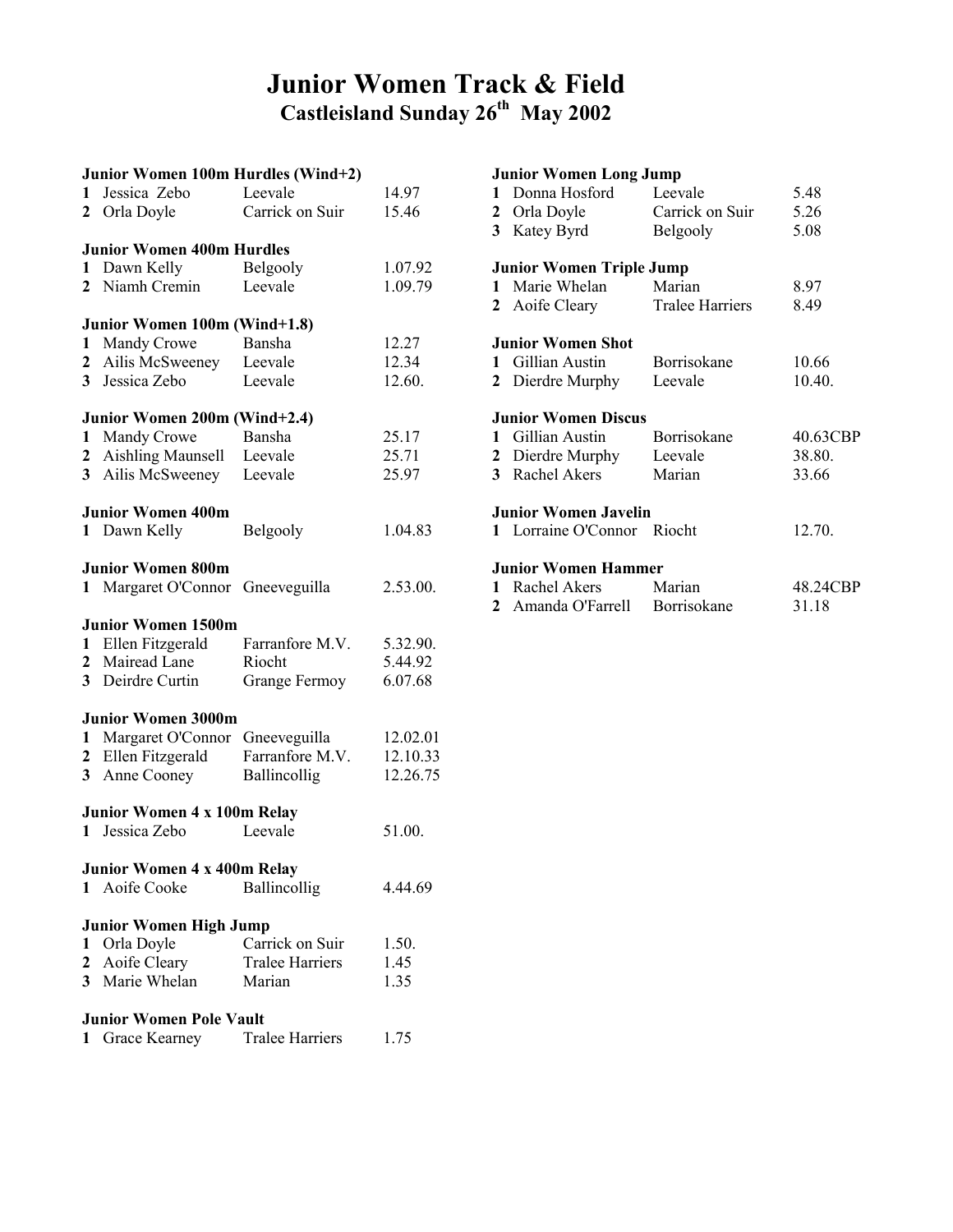## Under 23 Men & Women Track & Field Castleisland Sunday 26<sup>th</sup> May 2002

| Under 23 Men 400m Hurdles |                                 |                            |         |
|---------------------------|---------------------------------|----------------------------|---------|
|                           | 1 Kevin Grant                   | Letterkenny (Guest) 62.89  |         |
|                           | Under 23 Men 100m (Wind+2.7)    |                            |         |
| $\mathbf{1}$              | Jer O'Donoghue                  | Leevale                    | 11.02   |
| $\mathbf{2}^-$            | Darren Coughlan                 | Bandon                     | 11.24   |
| 3                         | Sean Manning                    | Leevale                    | 11.38   |
|                           | Under 23 Men 200m (Wind+2.9)    |                            |         |
| 1                         | <b>Brian Murphy</b>             | Leevale                    | 22.29   |
| 2                         | Jer O'Donoghue                  | Leevale                    | 22.31   |
| 3                         | Darren Coughlan                 | Bandon                     | 22.97   |
|                           | Under 23 Men 400m               |                            |         |
| 1                         | Paddy O'Gorman                  | Leevale                    | 51.34   |
| $\mathbf{2}$              | Colm Lynch                      | Iveragh                    | 53.48   |
| 3                         | Tom O'Byrne                     | Blarney Innis.             | 1.00.65 |
|                           | Under 23 Men 800m               |                            |         |
| 1                         | Francis O'Mahony                | Carrick on Suir            | 2.03.18 |
|                           | Under 23 Men 1500m              |                            |         |
| 1                         | Brian McMahon                   | Carriag na Bhfear          | 4.16.29 |
| 2                         | Joe O'Connor                    | West Limerick              | 4.23.26 |
| 3                         | Patrick Looney                  | Gneeveguilla               | 4.37.24 |
|                           | Under 23 Men 2000m S/Chase      |                            |         |
| 1                         | Brian McMahon                   | Carriag na Bhfear          | 6.35.62 |
|                           | 2 Stephen Macklin               | Togher                     | 6.38.71 |
|                           | Under 23 Men 4 x 100m Relay     |                            |         |
| 1                         |                                 | Leevale                    | 45.56   |
| 2                         |                                 | <b>St Brendan's Snn</b>    | 48.67   |
|                           | <b>Under 23 Men</b>             | 4 x 400m Relay             |         |
| 1                         |                                 | <b>St Brendan's Snn</b>    | 4.43.04 |
|                           | Under 23 Men High Jump          |                            |         |
| $\mathbf{1}$              | Kevin Grant                     | Letterkenny (Guest) .1.80. |         |
|                           | <b>Under 23 Men Long Jump</b>   |                            |         |
| 1                         | Sean Lonergan                   | K.C.H (Guest)              | 7.21    |
|                           | 2 Shane Thornton                | U.C.C.                     | 6.11    |
| 3                         | Diarmuid O'Meara                | Templemore                 | 5.98    |
|                           | <b>Under 23 Men Triple Jump</b> |                            |         |
|                           | 1 Kevin Grant                   | Letterkenny (Guest) .11.79 |         |
|                           | <b>Under 23 Men Shot</b>        |                            |         |
| 1                         | Gearoid Kelly                   | Ballincollig               | 9.10.   |
| $\mathbf{2}$              | Alan Kavanagh                   | Templemore                 | 8.50.   |

#### Under 23 Men Discus

| 1<br>$\mathbf{2}$ | Gearoid Kelly<br>Alan Kavanagh   | Ballincollig<br>Templemore                     | 30.86<br>27.05 |
|-------------------|----------------------------------|------------------------------------------------|----------------|
|                   | <b>Under 23 Men Javelin</b>      |                                                |                |
| 1                 |                                  |                                                | 48.85          |
|                   | Tom Conroy<br>Fergus. Geoghan    | Blarney Innis.<br>St Brendan's Snn Guest44.60. |                |
| $\mathbf{2}$      | 3 Kevin Grant                    |                                                |                |
|                   |                                  | Letterkenny (Guest) .19.74                     |                |
|                   | <b>Under 23 Men Hammer</b>       |                                                |                |
| 1                 | Alan Kavanagh                    | Templemore.                                    | 36.30.         |
| $\mathbf{2}$      | Gearoid Kelly                    | Ballincollig                                   | 25.70.         |
|                   |                                  |                                                |                |
|                   | Under 23 Women 200m (Wind+2.4)   |                                                |                |
|                   | 1 Orla Power                     | Carrick on Suir                                | 27.17          |
|                   | <b>Under 23 Women 400m</b>       |                                                |                |
|                   | 1 Marian Andrews                 | Togher                                         | 59.03          |
|                   | 2 Orla Power                     | Carrick on Suir                                | 1.01.86        |
|                   | <b>Under 23 Women 800m</b>       |                                                |                |
|                   | 1 Tracey Roche                   | Dooneen                                        | 2.38.06        |
|                   | Under 23 Women 1500m             |                                                |                |
| $\mathbf{1}$      | Tracey Roche                     | Dooneen                                        | 5.20.14        |
| $\mathbf{2}$      | Marjorie Lynch                   | Togher                                         | 5.39.52        |
|                   | Under 23 Women 3000m             |                                                |                |
|                   | 1 Catherine Kiely Gneeveguilla   |                                                | 12.00.47       |
| $\mathbf{2}$      | Marjorie Lynch                   | Togher                                         | 12.01.54       |
|                   | <b>Under 23 Women 3000m Walk</b> |                                                |                |
|                   | 1 Geraldine Ryan Clonmel         |                                                | 18.56.6        |
|                   | <b>Under 23 Women Pole Vault</b> |                                                |                |
|                   | 1 Edelle O'Meara Borrisokane     |                                                | 2.05           |
|                   |                                  |                                                |                |
|                   | <b>Under 23 Women Shot</b>       |                                                |                |
| 1                 | Diane Cashman                    | U.C.C.                                         | 8.56           |
| $\mathbf{2}$      | Noreen O'Dwyer                   | Gneeveguilla                                   | 8.07           |
| 3                 | Ellen Murphy                     | U.C.C.                                         | 7.09           |
|                   | <b>Under 23 Women Discus</b>     |                                                |                |
| 1                 | Diane Cashman                    | U.C.C.                                         | 30.39          |
| $\mathbf{2}$      | Ellen Murphy                     | U.C.C.                                         | 28.24          |
| 3                 | Noreen O'Dwyer                   | Gneeveguilla                                   | 24.47          |
|                   | <b>Under 23 Women Javelin</b>    |                                                |                |
| 1                 | Noreen O'Dwyer                   | Gneeveguilla                                   | 29.15          |
| $\mathbf{2}$      | Ellen Murphy                     | U.C.C.                                         | 24.50.         |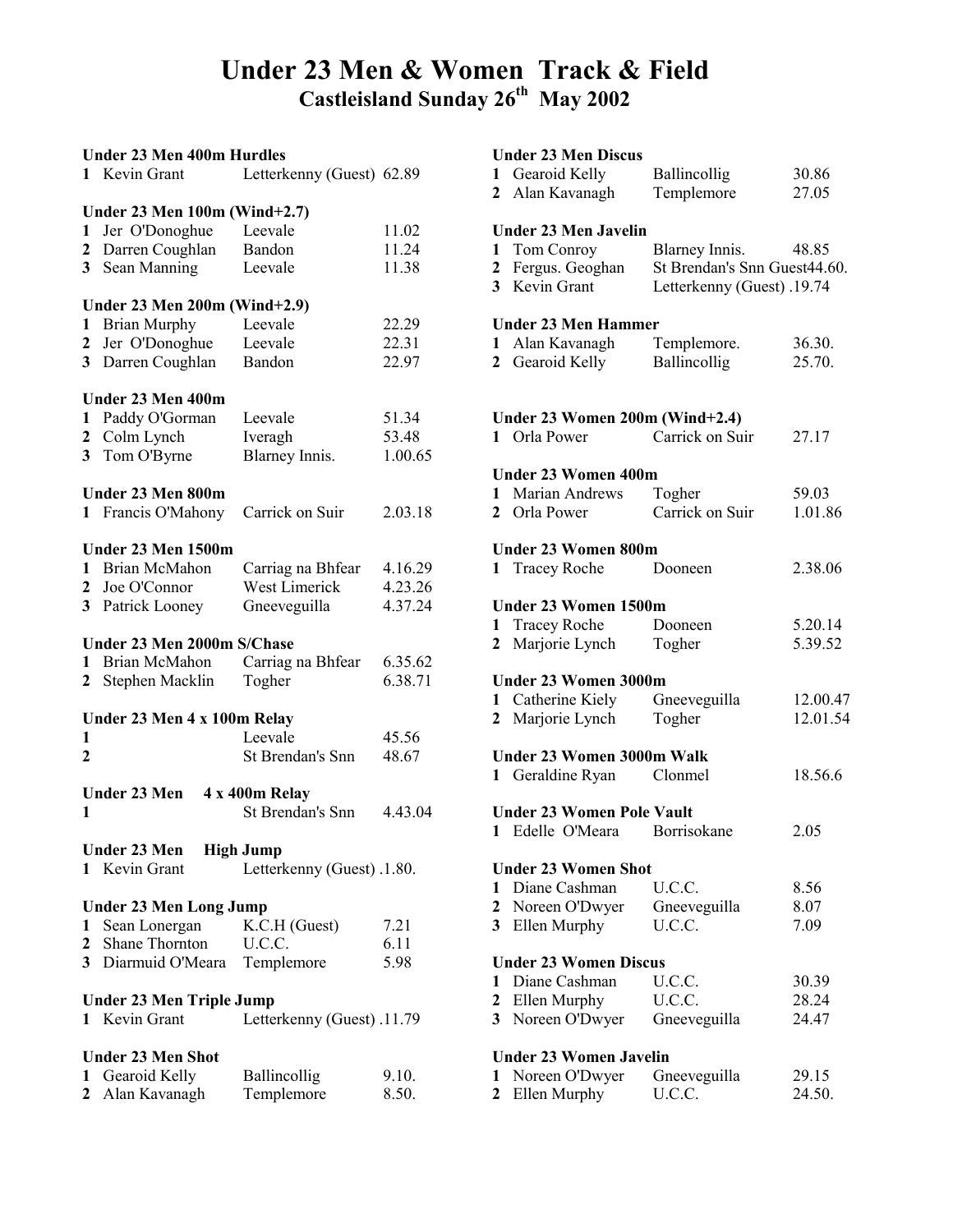## Masters Men Track & Field Waterford RSC Sunday 2<sup>nd</sup> June 2002

|                         | Men 0/40 100m                      |                            |                   |
|-------------------------|------------------------------------|----------------------------|-------------------|
| 1                       | Brendan Moran                      | West Waterford             | 12.3              |
| $\mathbf{2}$            | Liam O'Reilly                      | Bandon                     | 12.4              |
| 3                       | Niall Kelly                        | Nenagh Oly                 | 12.9              |
|                         |                                    |                            |                   |
|                         | Men 0/40 200m                      |                            |                   |
| 1                       | Liam O'Reilly                      | Bandon<br>Bilboa           | 25.4              |
| $\boldsymbol{2}$<br>3   | Larry O'Grady                      | Liscarroll                 | 25.8              |
|                         | John Murphy                        |                            |                   |
|                         | Men 0/40 400m                      |                            |                   |
| 1                       | Liam O'Reilly                      | Bandon                     | 57.6              |
| $\mathbf{2}$            | Paul Dinan                         | St Finbarr's               | 57.6              |
| 3 <sup>1</sup>          | Daithi O'Murchu                    | Liscarroll                 | 60.0              |
|                         | Men 0/40 800m                      |                            |                   |
| 1                       | Paul Dinan                         | St Finbarr's               | 2.16.3            |
| $\mathbf{2}$            | <b>Bernard Feery</b>               | St Catherine's             | 2.18.3            |
| $\overline{\mathbf{3}}$ | Michael Quinlan                    | Kilmihil                   | 2.23.6            |
|                         |                                    |                            |                   |
|                         | Men 0/40 3000m                     |                            |                   |
| 1<br>$\mathbf{2}$       | <b>Bernard Feery</b>               | St Catherine's<br>Kilmihil | 9.42.4<br>10.01.5 |
| 3 <sup>1</sup>          | Michael Quinlan<br>Kevin O'Brien   | Ferrybank                  | 10.02.2           |
|                         |                                    |                            |                   |
|                         | Men 0/40 High Jump                 |                            |                   |
| 1                       | John Sheehan                       | Kilmallock                 | 1.50              |
| $\mathbf{2}$            | John Murphy                        | Liscarroll                 | 1.45              |
| $\mathbf{2}$            | Denis McSweeney                    | Riocht                     | 1.45              |
|                         |                                    |                            |                   |
|                         |                                    |                            |                   |
| $\mathbf{1}$            | Men 0/40 Long Jump<br>John Sheehan | Kilmallock                 |                   |
| $\mathbf{2}$            | Liam O'Reilly                      | Bandon                     | 5.18<br>5.10      |
| 3                       | <b>Bobby Fletcher</b>              | Dundrum                    | 4.80              |
|                         |                                    |                            |                   |
|                         | Men 0/40 Shot                      |                            |                   |
| 1                       | Larry O'Grady                      | Bilboa                     | 9.49              |
| 2                       | Tom Keogh                          | Old Abbey                  | 9.17              |
| $\overline{\mathbf{3}}$ | Michael Moroney                    | Newport                    | 7.77              |
|                         | Men 0/40 Discus                    |                            |                   |
| 1                       | John Sheehan                       | Kilmallock                 | 33.93             |
| $\overline{2}$          | Frank Stam                         | Leevale                    | 29.40             |
| 3                       | John Murphy                        | Liscarroll                 | 20.76             |
|                         | Men 0/40 Javelin                   |                            |                   |
| 1                       | John Sheehan                       | Kilmallock                 | 43.36             |
| $\overline{2}$          | <b>Brendan Healy</b>               | Moy. C.Croo                | 35.89             |

|                | Men 0/40 56 Lbs Distance  |                   |        |
|----------------|---------------------------|-------------------|--------|
| 1              | Tom Keogh                 | Old Abbey         | 5.78   |
| $\mathbf{2}$   | Larry O'Grady             | Bilboa            | 4.65   |
|                |                           |                   |        |
|                | Men $0/40$ 4 x 100m Relay |                   |        |
| 1              |                           | <b>Rising Sun</b> | 59.32  |
| $\overline{2}$ |                           | Dundrum           | 59.87  |
|                |                           |                   |        |
|                | Men 0/45 100m             |                   |        |
| $\mathbf{1}$   | James O'Hare              | Limerick          | 13.3   |
|                |                           | Courcies          |        |
|                | 2 J. Downing              |                   | 13.7   |
|                | Men 0/45 200m             |                   |        |
| $\mathbf{1}$   | J. Downing                | Courcies          |        |
| $\mathbf{2}$   | James O'Hare              | Limerick          |        |
|                |                           |                   |        |
|                | Men 0/45 800m             |                   |        |
| 1              | Joe Gough                 | West Waterford    | 2.10.0 |
| $\mathbf{2}$   | Tommy Murphy              | Skibbereen        | 2.20.4 |
|                |                           |                   |        |
|                | Men 0/45 3000m            |                   |        |
|                | 1 Tommy Murphy            | Skibbereen        | 9.35.6 |
| $\mathbf{2}$   | Pat Murphy                | Eagle             | 9.56.4 |
| 3 <sup>1</sup> | John Quigley              | Eagle             |        |
|                |                           |                   |        |
|                | Men 0/45 High Jump        |                   |        |
|                | 1 Martin O'Sullivan       | Ballincollig      | 1.25   |
|                |                           |                   |        |
|                | Men 0/45 Long Jump        |                   |        |
|                | 1 Martin O'Sullivan       | Ballincollig      | 4.54   |
| $\mathbf{2}$   | J. Downing                | Courcies          | 3,81   |
|                | Men 0/45 Shot             |                   |        |
|                | 1 Andre Lazzlo            |                   | 8.28   |
|                |                           | Old Abbey         |        |
|                | Men 0/45 Discus           |                   |        |
| $\mathbf{1}$   | Andre Lazzlo              | Old Abbey         | 29.43  |
| $\mathbf{2}$   | Brendan Cahill            | Clonmel           | 22.37  |
| 3              | John Quigley              | Eagle             | 13.80  |
|                |                           |                   |        |
|                | Men 0/45 Javelin          |                   |        |
| 1              | Martin O'Sullivan         | Ballincollig      | 26.25  |
| $\mathbf{2}$   | John Quigley              | Eagle             | 22.29  |
| 3 <sup>1</sup> | Andre Laszlo              | Old Abbey         | 21.76  |
|                |                           |                   |        |
|                | Men 0/45 56 Lbs Distance  |                   |        |
| $\mathbf{1}$   | Andre Lozzlo              | Old Abbey         | 6.05   |
|                |                           |                   |        |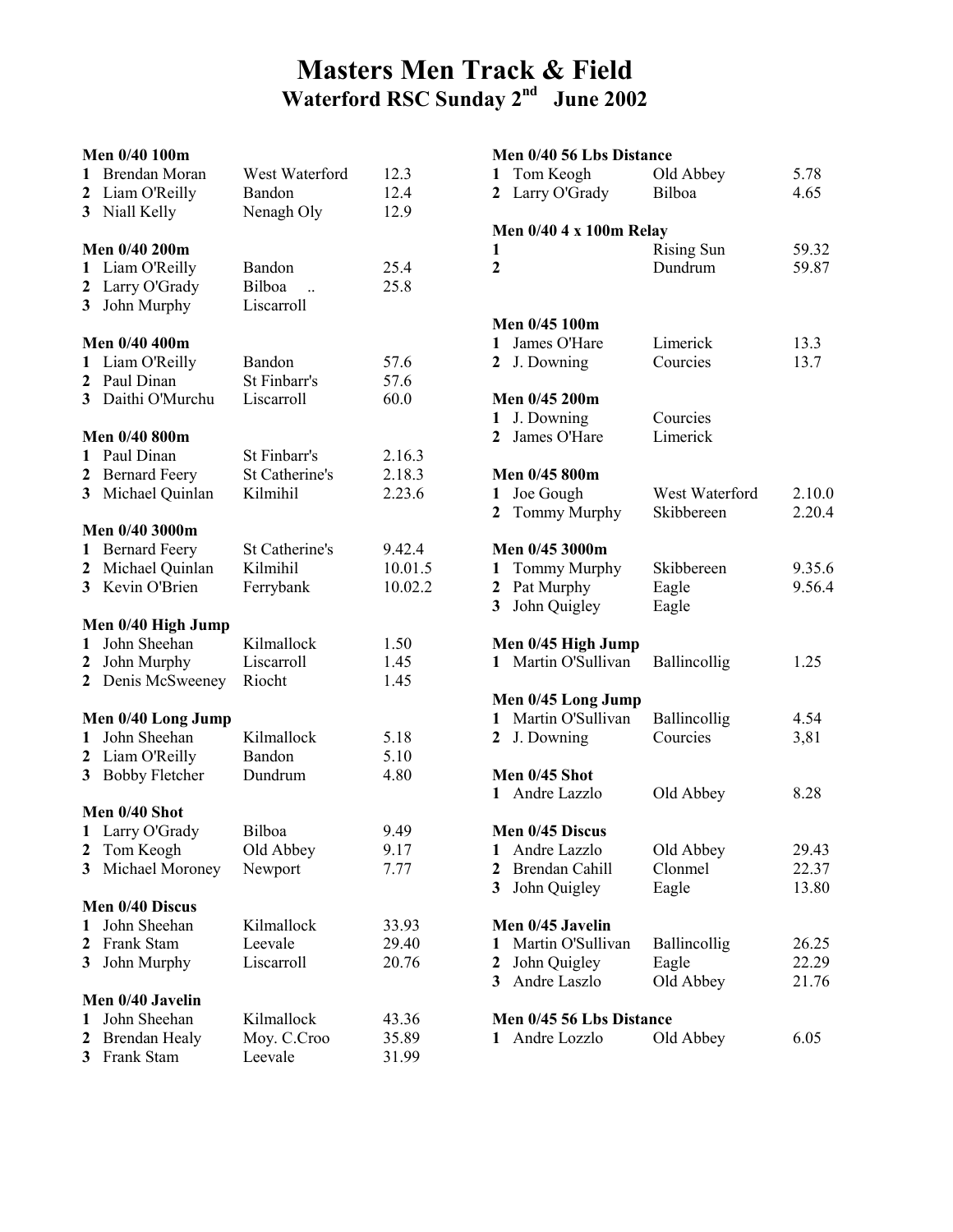## Masters Men Track & Field (Cont) Waterford RSC Sunday 2<sup>nd</sup> June 2002

### Men 0/50 100m 1 Eddie Greene Dundrum 17.0 Men 0/50 200m 1 Eddie Greene Dundrum 29.7 2 Dick Browne Dundrum 30.4 Men 0/50 400m 1 Donal Crowley Tralee Harriers 69.1 2 Dick Browne Dundrum 75.4 Men 0/50 800m 1 Patrick O'Shea Iveragh 2.25.1<br>
2 Donal Crowley Tralee Harriers 2.47.0 2 Donal Crowley Tralee Harriers 2.47.0 3 Dick Browne Dundrum 2.56.0 Men 0/50 3000m 1 Patrick O'Shea Iveragh 9.54.7<br>2 Con Kelleher West Waterford 2 Con Kelleher Men 0/50 High Jump 1 Eddie Greene Dundrum 1.30 2 Donal Crowley Tralee Harriers 1.25 3 Dick Browne Dundrum 1.20 Men 0/50 Long Jump 1 Donal Crowley Tralee Harriers 4.01 Men 0/50 Shot 1 Eddie Greene Dundrum 7.80 2 George Maguire Nenagh Oly 7.47 Men 0/50 Discus 1 Padraig Fanning Tralee Harriers 30.81 2 Pat Kelly Ballincollig 26.50 Men 0/50 Javelin 1 George Maguire Nenagh Oly 29.73 Men 0/50 56 Lbs Distance 1 Pat Kelly Ballincollig 4.51 Mater Men Inter County 4 x 100m 1 Kerry 61.9

2 Cork 62.0

#### Men 0/55 100m

|                | и <b>ц</b> и огоо тоош   |                   |        |
|----------------|--------------------------|-------------------|--------|
| $\mathbf{1}$   | <b>Brendan Dennehy</b>   | <b>Rising Sun</b> | 12.8   |
| $\mathbf{2}$   | Kevin Griffin            |                   |        |
|                |                          | Iveragh           | 13.9   |
|                | 3 Con O'Donovan          | <b>Rising Sun</b> | 14.0   |
|                |                          |                   |        |
|                | Men 0/55 200m            |                   |        |
| $\mathbf{1}$   | Kevin Griffin            | Iveragh           | 28.1   |
|                | 2 Con O'Donovan          | <b>Rising Sun</b> | 30.0   |
|                |                          |                   |        |
|                | 3 William O'Mahony       | Midleton          | 32.6   |
|                |                          |                   |        |
|                | Men 0/55 400m            |                   |        |
| $\mathbf{1}$   | Joe McSweeney            | Emerald           | 1.03.9 |
| $\mathbf{2}$   | Kevin Griffin            | Iveragh           | 1.06.0 |
| 3 <sup>1</sup> | William O'Mahony         | Midleton          | 1.12.2 |
|                |                          |                   |        |
|                | Men 0/55 800m            |                   |        |
| $\mathbf{1}$   | Kevin Griffin            | Iveragh           | 2.46.9 |
|                |                          |                   |        |
| $\mathbf{2}$   | William O'Mahony         | Midleton          | 2.51.2 |
|                |                          |                   |        |
|                | Men 0/55 3000m           |                   |        |
|                | 1 Paddy Dolan            | Clonmel           |        |
|                |                          |                   |        |
|                | Men 0/55 High Jump       |                   |        |
| $\mathbf{1}$   | <b>Brendan Dennehy</b>   | <b>Rising Sun</b> | 1.35   |
| $\mathbf{2}$   | Tom Houlihan             | Midleton          | 1.10   |
|                |                          |                   |        |
|                |                          |                   |        |
|                | Men 0/55 Long Jump       |                   |        |
| $\mathbf{1}$   | <b>Brendan Dennehy</b>   | <b>Rising Sun</b> | 5.16   |
| 2              | Con O'Donovan            | <b>Rising Sun</b> | 3.99   |
| 3 <sup>1</sup> | William O'Mahony         | Midleton          | 3.82   |
|                |                          |                   |        |
|                | Men 0/55 Shot            |                   |        |
| 1              | Micael McCormack Fethard |                   | 8.02   |
|                |                          |                   |        |
|                |                          |                   |        |
|                | Men 0/55 Discus          |                   |        |
| 1              | Joe McSweeney            | Emeralds          | 21.84  |
| $\mathbf{2}$   | Con O'Donovan            | <b>Rising Sun</b> | 19.94  |
| 3              | Micael McCormack         | Fethard           | 19.03  |
|                |                          |                   |        |
|                | Men 0/55 Javelin         |                   |        |
| 1              | John McSweeney           | Emeralds          | 25.39  |
| $\mathbf{2}$   | Micael McCormack Fethard |                   |        |
|                |                          |                   | 19.82  |
|                | 3 Tom Houlihan           | Midleton          | 12.54  |
|                |                          |                   |        |
|                | Men 0/55 56 Lbs Distance |                   |        |
| 1              | Micael McCormack         | Fethard           | 6.82   |
|                |                          |                   |        |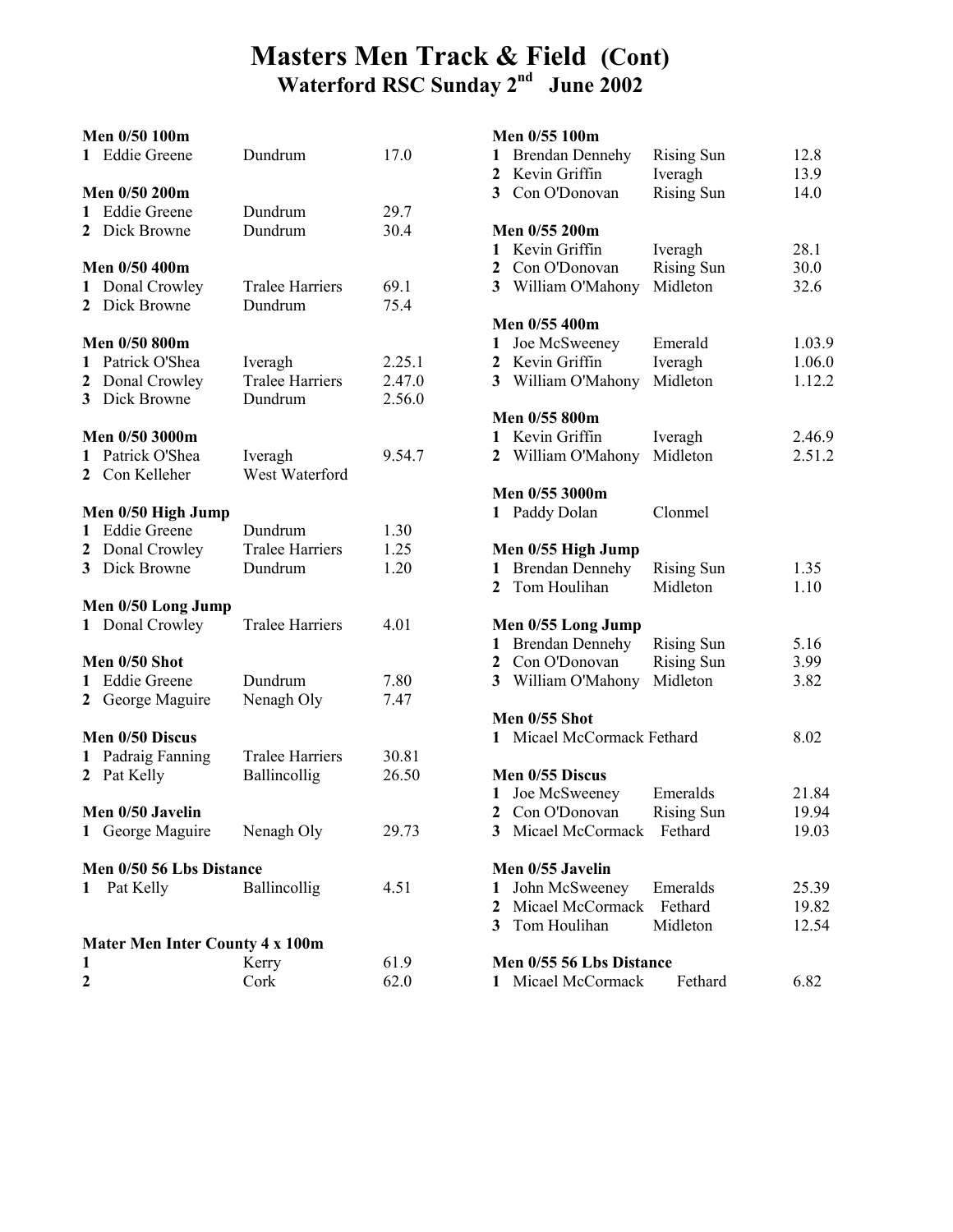## Masters Men Track & Field (Cont) Waterford RSC Sunday 2<sup>nd</sup> June 2002

### Men 0/60 100m

| 1<br>$\boldsymbol{2}$<br>$\overline{\mathbf{3}}$            | IVILII V/VV 1VV.<br>Jim O'Shea<br>Tim Fitzpatrick<br>Jim Bourke         | Farranfore M.V.<br>Liscarroll<br>Dundrum                         | 14.4<br>15.1<br>18.3       |
|-------------------------------------------------------------|-------------------------------------------------------------------------|------------------------------------------------------------------|----------------------------|
| $\mathbf{1}$<br>$\boldsymbol{2}$<br>$\overline{\mathbf{3}}$ | Men 0/60 200m<br>Jim O'Shea<br>Tim Fitzpatrick<br>Tony Buckley          | Farranfore M.V.<br>Liscarroll<br>Gneeveguilla                    | 30.4<br>32.0<br>33.7       |
| $\mathbf{1}$<br>$\overline{2}$<br>3 <sup>1</sup>            | Men 0/60 400m<br>Tony Buckley<br>Mike Brown<br>Jim Bourke               | Gneeveguilla<br>Gneeveguilla<br>Dundrum                          | 1.12.7<br>1.15.4<br>1.37.1 |
| $\mathbf{2}$<br>3                                           | Men 0/60 800m<br>1 Mike Brown<br>Tony Buckley<br>Jack Bergin            | Gneeveguilla<br>Gneeveguilla<br>Clonmel                          | 2.52.3<br>2.53.3<br>3.03.8 |
| $\mathbf{1}$<br>$\mathbf{2}$                                | Men 0/60 3000m<br>Tony Buckley<br>Mike Brown                            | Gneeveguilla<br>Gneeveguilla                                     |                            |
| $\mathbf{1}$                                                | Men 0/60 High Jump<br>Jim O'Shea                                        | Farranfore M.V.                                                  | 1.30                       |
| 1<br>$\mathbf{2}$                                           | Men 0/60 Long Jump<br>Jim O'Shea<br>George Webb                         | Farranfore M.V.<br><b>Rising Sun</b>                             | 4.19<br>3.53               |
| 1<br>$\mathbf{2}$<br>3 <sup>1</sup>                         | Men 0/60 Shot<br>Martin McDonagh<br>Tim Fitzpatrick<br>Joe Hogan        | <b>Tralee Harriers</b><br>Liscarroll<br><b>Rising Sun</b>        | 9.90<br>8.76<br>7.78       |
| $\mathbf{1}$<br>2<br>3                                      | Men 0/60 Discus<br>Martin McDonagh<br>Joe Hogan<br>John Fitzgerald      | <b>Tralee Harriers</b><br><b>Rising Sun</b><br><b>Rising Sun</b> | 27.75<br>25.72<br>13.85    |
| 1<br>$\boldsymbol{2}$<br>3                                  | Men 0/60 Javelin<br>Martin McDonagh<br>Tim Fitzpatrick<br>Joe Hogan     | <b>Tralee Harriers</b><br>Liscarroll<br><b>Rising Sun</b>        | 26.90<br>25.60<br>24.90    |
| 1<br>2<br>$\overline{\mathbf{3}}$                           | Men 0/60 28 Lbs Distance<br>Martin McDonagh<br>Joe Hogan<br>George Webb | <b>Tralee Harriers</b><br><b>Rising Sun</b><br><b>Rising Sun</b> | 10.20<br>7.62<br>5.03      |

### Men 0/65 100m 1 Dinny O'Connor Gneeveguilla 20.1 Men 0/65 200m 1 Dinny O'Connor Gneeveguilla 41.5 Men 0/65 800m 1 Dinny O'Connor Gneeveguilla 4.33.6 Men 0/65 High Jump 1 Michael O'Beirne Dundrum .. 1.10 2 John Pyne Kilmurry Ibrickane 0.90 Men 0/65 Shot<br>1 Ed Mulcahy Farranfore M.V. 8.56 2 Michael O'Beirne Dundrum 7.50 Men 0/65 Discus 1 John Pyne Kilmurry Ibrickane 23.97 2 Ed Mulcahy Farranfore M.V. 23.29 Men 0/65 Javelin 1 Ed Mulcahy Farranfore M.V. 26.78 2 Michael O'Beirne Dundrum 21.6 **Men 0/65 28 Lbs Distance**<br>1 Ed Mulcahy **Farranfore M.V.** 1 Ed Mulcahy Farranfore M.V. 10.02 2 Michael O'Beirne Dundrum 8.35 3 Dinny O'Connor Gneeveguilla 6.4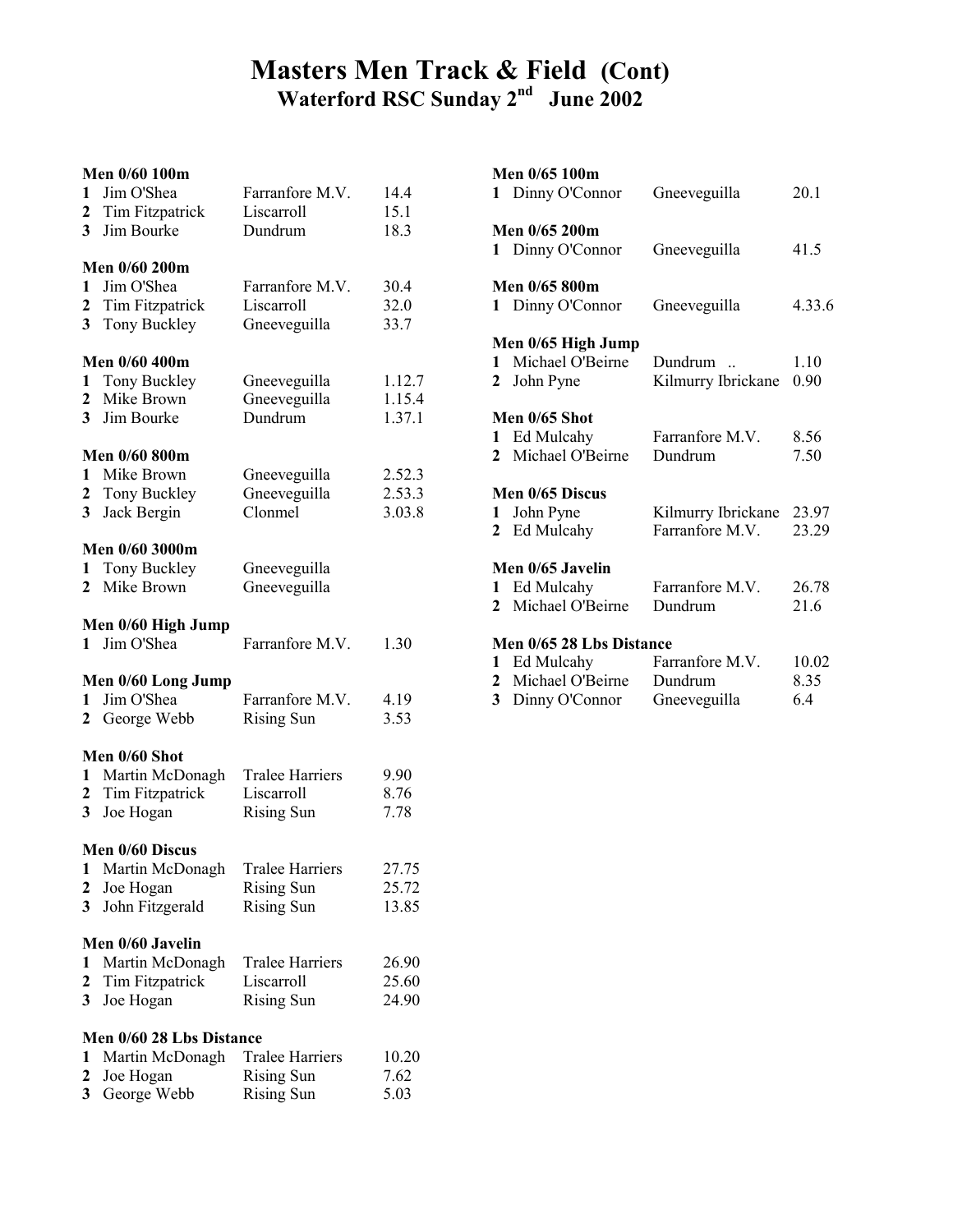## Masters Women Track & Field Waterford RSC Sunday 2nd June 2002

## Women 0/35 100m 1 Josephine Hickey Gneeveguilla 14.1 2 Ann McCarthy Ind 14.1<br>3 Graine Carey Newport 14.9 3 Graine Carey Women 0/35 200m 1 Josephine Hickey Gneeveguilla 31.2 2 Elaine Keating St Finbarr's 31.5 3 Ann McCarthy Ind 31.6 Women 0/35 800m 1 Carmel Delaney Clonmel 2.52.3 2 Rose Ui Shuilleabhain Bantry 2.52.4 Women 0/35 3000m 1 Breeda Barrett Gneeveguilla Women 0/35 Long Jump 1 Josephine Hickey Gneeveguilla 4.34<br>
2 Graine Carey Newport 3.88 2 Graine Carey Newport 3.88 3 Rose Ui Shuilleabhain Bantry 3.82 Women 0/35 Shot 1 Graine Carey Newport 8.15<br>
2 Eimear Moroney Newport , 8.04 2 Eimear Moroney Newport , 3.<br>3. Josephine Hickey Gneeveguilla 3 Josephine Hickey Gneeveguilla 8.01

#### Women 0/40 100m

|              | 1 Maura McCarthy       | Bantry            | 15.1   |
|--------------|------------------------|-------------------|--------|
| $\mathbf{2}$ | Ebhana Finnegan        | Rising Sun        | 15.5   |
| 3            | Rose Doherty           | K.C.K.            |        |
|              | <b>Women 0/40 200m</b> |                   |        |
| 1            | Maura McCarthy         | Bantry            | 31.9   |
|              | 2 Ebhana Finnegan      | <b>Rising Sun</b> | 36.7   |
|              | <b>Women 0/40 800m</b> |                   |        |
| 1            | Mary Sweeney           | St Finbarr's      | 2.35.9 |
|              | 2 Maria Hurley         | Bantry            | 2.38.7 |
| 3            | Mary Murphy            | St Finbarr's      | 2.43.7 |

#### Women 0/40 3000m

| 1<br>$\mathbf{2}$                 | Mary Sweeney<br>Mary Murphy                                                    | St Finbarr's<br>St Finbarr's                        | 10.31.8                 |
|-----------------------------------|--------------------------------------------------------------------------------|-----------------------------------------------------|-------------------------|
| 1<br>$\mathbf{2}$                 | Women 0/40 Long Jump<br>Maura McCarthy<br>Ebhana Finnegan                      | Bantry<br><b>Rising Sun</b>                         | 3.98<br>2.91            |
| 1<br>2<br>$\overline{\mathbf{3}}$ | Women 0/40 Shot<br>Geraldine Moran<br>Nuala Crowley<br>Maura McCarthy          | <b>Blarney Innis</b><br>Liscarroll<br><b>Bantry</b> | 6.74<br>6.32<br>6.04    |
| 1<br>2<br>$\overline{\mathbf{3}}$ | <b>Women 0/40 Discus</b><br>Geraldine Moran<br>Nuala Crowley<br>Mary Kenneally | <b>Blarney Innis</b><br>Liscarroll<br>Kilmurry      | 22.56<br>17.03<br>16.07 |
|                                   | Women 0/40 Javelin<br>1 Nuala Crowley                                          | Liscarroll                                          | 12.84                   |
| 1<br>2<br>3                       | <b>Women 0/40 Hammer</b><br>Mary Kenneally<br>Nuala Crowley<br>Ebhana Finnegan | Kilmurry<br>Liscarroll<br><b>Rising Sun</b>         | 17.21<br>16.76<br>14.87 |
| 1.                                | <b>Women 0/45 100m</b><br>Pam Buckley                                          | St Finbarr's                                        |                         |
|                                   | <b>Women 0/45 3000m</b><br>1 Carmel Parnell                                    | Leevale                                             | 10.38.2                 |
| 1                                 | <b>Women 0/45 Discus</b><br>Ester Fitzpatrick                                  | Liscarroll                                          | 12.28                   |
| 1                                 | Women 0/45 Javelin<br><b>Ester Fitzpatrick</b>                                 | Liscarroll                                          | 11.29                   |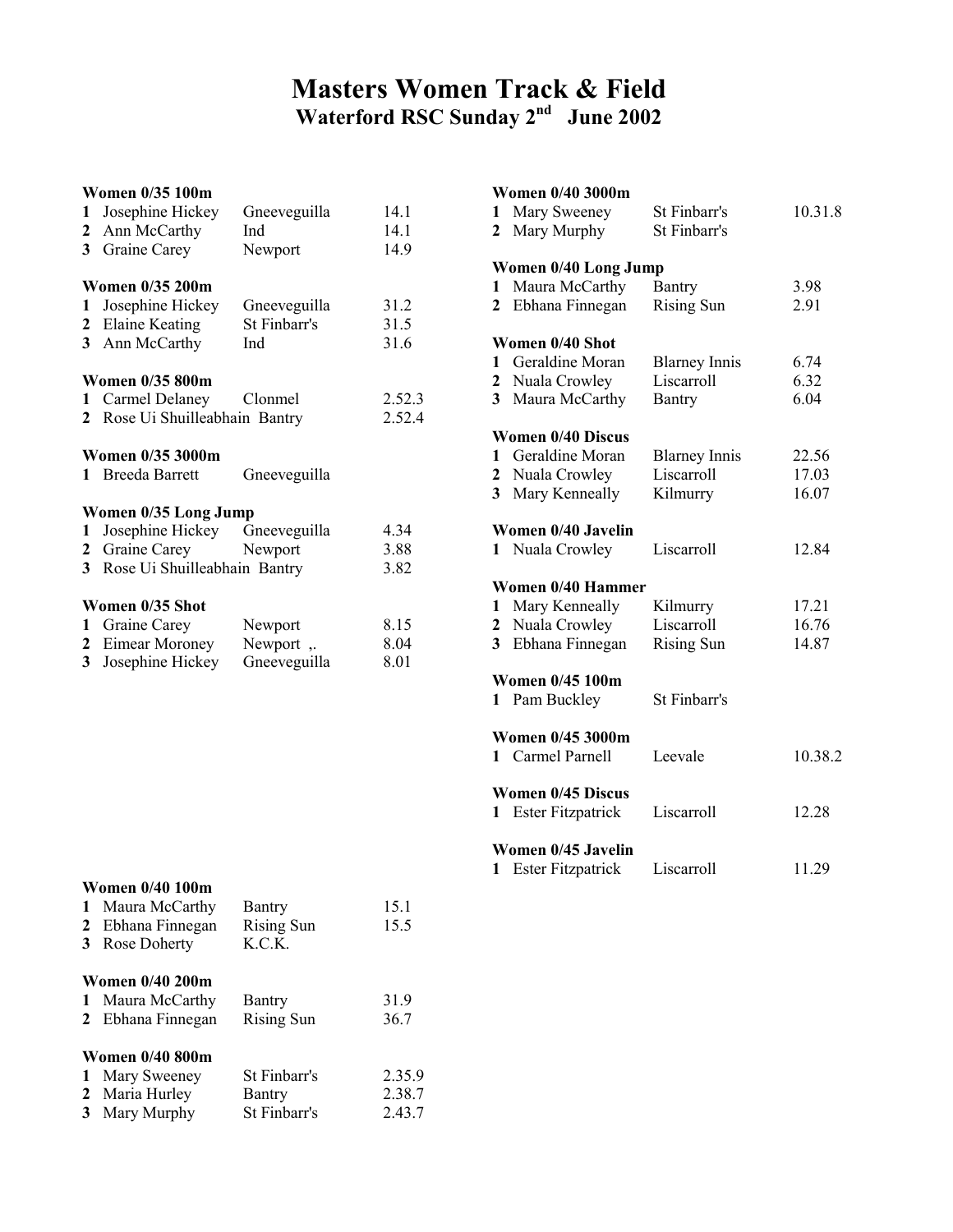# Senior Points Table

| Place                   | Club                      | Gold                        | <b>Silver</b>           | <b>Bronze</b>         | <b>Total</b>            | <b>Points</b>  |
|-------------------------|---------------------------|-----------------------------|-------------------------|-----------------------|-------------------------|----------------|
| 1                       | Leevale                   | 6                           | $\overline{2}$          | $\overline{2}$        | 10                      | 30             |
| $\overline{2}$          | West Waterford            | $\overline{3}$              | $\mathbf{1}$            | $\overline{2}$        | 6                       | 16             |
| $\overline{2}$          | Marian                    | $\overline{4}$              | $\boldsymbol{0}$        | $\boldsymbol{0}$      | $\overline{4}$          | 16             |
| $\overline{\mathbf{4}}$ | Borrisokane               | $\overline{2}$              | 3                       | $\mathbf{1}$          | 6                       | 15             |
| $\overline{\mathbf{4}}$ | Carrick on Suir           | $\overline{2}$              | $\overline{\mathbf{3}}$ | $\mathbf{1}$          | 6                       | 15             |
| 6                       | U.C.C                     |                             | $\overline{\mathbf{3}}$ |                       | 5                       | 12             |
| $\overline{7}$          | Templemore                | $\mathbf{1}$                | $\overline{3}$          | $\overline{2}$        | $\boldsymbol{6}$        | 12             |
| $\overline{7}$          | Limerick                  | $\overline{2}$              | $\mathbf{1}$            | $\boldsymbol{0}$      | $\overline{\mathbf{3}}$ | 10             |
| 9                       | Waterford                 | $\overline{2}$              | $\boldsymbol{0}$        | 1                     | $\overline{3}$          | 9              |
| 10                      | Gneeveguilla              | $\overline{2}$              | $\boldsymbol{0}$        | $\boldsymbol{0}$      | $\overline{c}$          | $8\,$          |
| 10                      | Riocht                    | $\overline{2}$              | $\boldsymbol{0}$        | $\boldsymbol{0}$      | $\overline{2}$          | $\overline{8}$ |
| 10                      | Belgooly                  | $\overline{2}$              | $\boldsymbol{0}$        | $\boldsymbol{0}$      | $\overline{2}$          | $8\,$          |
| 13                      | St Brendan's Shannon      | $\mathbf{1}$                | $\mathbf{1}$            | $\mathbf{1}$          | $\overline{3}$          | $\overline{7}$ |
| 14                      | <b>Blarney Inniscarra</b> | $\boldsymbol{0}$            | $\overline{\mathbf{3}}$ | $\boldsymbol{0}$      | $\overline{\mathbf{3}}$ | 6              |
| 15                      | Castleisland W C.         |                             | $\boldsymbol{0}$        | 1                     | $\overline{2}$          | 5              |
| 15                      | K.C.K.                    | 1                           | $\boldsymbol{0}$        | $\mathbf{1}$          | $\overline{2}$          | $\overline{5}$ |
| 15                      | Togher                    | $\mathbf{1}$                | $\boldsymbol{0}$        | $\mathbf{1}$          | $\overline{2}$          | $\overline{5}$ |
| 18                      | Bandon                    | $\boldsymbol{0}$            | $\mathbf{1}$            | $\overline{2}$        | $\overline{3}$          | $\overline{4}$ |
| 18                      | North Cork                | $\boldsymbol{0}$            | $\mathbf 1$             | $\overline{2}$        | $\overline{\mathbf{3}}$ | $\overline{4}$ |
| 18                      | Clonmel                   | $\mathbf{1}$                | $\boldsymbol{0}$        | $\boldsymbol{0}$      | $\mathbf{1}$            | $\overline{4}$ |
| 18                      | Emerald                   | $\mathbf{1}$                | $\boldsymbol{0}$        | $\boldsymbol{0}$      | $\mathbf{1}$            | $\overline{4}$ |
| 18                      | Farranfore Maine Valley   | $\mathbf{1}$                | $\boldsymbol{0}$        | $\boldsymbol{0}$      | $\mathbf{1}$            | $\overline{4}$ |
| 23                      | <b>Rising Sun</b>         | $\boldsymbol{0}$            | 1                       | $\mathbf{1}$          | $\overline{2}$          | $\overline{3}$ |
| 24                      | Carrig na Bhfear          | $\boldsymbol{0}$            | $\mathbf{1}$            | $\boldsymbol{0}$      | $\mathbbm{1}$           | $\overline{2}$ |
| 24                      | <b>Desmond Currans</b>    | $\boldsymbol{0}$            | $\mathbf{1}$            | $\boldsymbol{0}$      | $\mathbf{1}$            | $\overline{2}$ |
| 24                      | Dublin Striders           | $\boldsymbol{0}$            | $\mathbf{1}$            | $\boldsymbol{0}$      | $\mathbbm{1}$           | $\overline{2}$ |
| 27                      | Iveragh                   | $\boldsymbol{0}$            | $\boldsymbol{0}$        | 1                     | 1                       | $\mathbf 1$    |
| 27                      | Old Abbey                 | $\overline{0}$              | $\boldsymbol{0}$        |                       |                         |                |
| 27                      | St Finbarr's              | $\overline{0}$              | $\boldsymbol{0}$        | $\mathbf{1}$          | $\mathbf{1}$            | $\mathbf{1}$   |
| $\boldsymbol{l}$        | <b>Cork</b>               | 10                          | 12                      | 11                    | 33                      | 76             |
| $\boldsymbol{2}$        | <b>Tipperary</b>          | 6                           | 9                       | $\boldsymbol{4}$      | 19                      | 46             |
| $\overline{\mathbf{3}}$ | Waterford                 | 6                           | $\boldsymbol{l}$        | $\boldsymbol{4}$      | 11                      | 30             |
| $\boldsymbol{4}$        | <b>Kerry</b>              | 6                           | $\boldsymbol{l}$        | $\overline{2}$        | 9                       | 28             |
| 5                       | <b>Clare</b>              | 5                           | $\boldsymbol{l}$        | $\boldsymbol{l}$      | $\overline{7}$          | 23             |
| 6                       | <b>Limerick</b>           | $\boldsymbol{\mathfrak{z}}$ | $\boldsymbol{l}$        | $\boldsymbol{\theta}$ | $\boldsymbol{4}$        | 14             |
|                         | <b>Other</b>              | $\boldsymbol{\theta}$       | $\overline{\mathbf{I}}$ | $\boldsymbol{\theta}$ | $\boldsymbol{l}$        | $\overline{2}$ |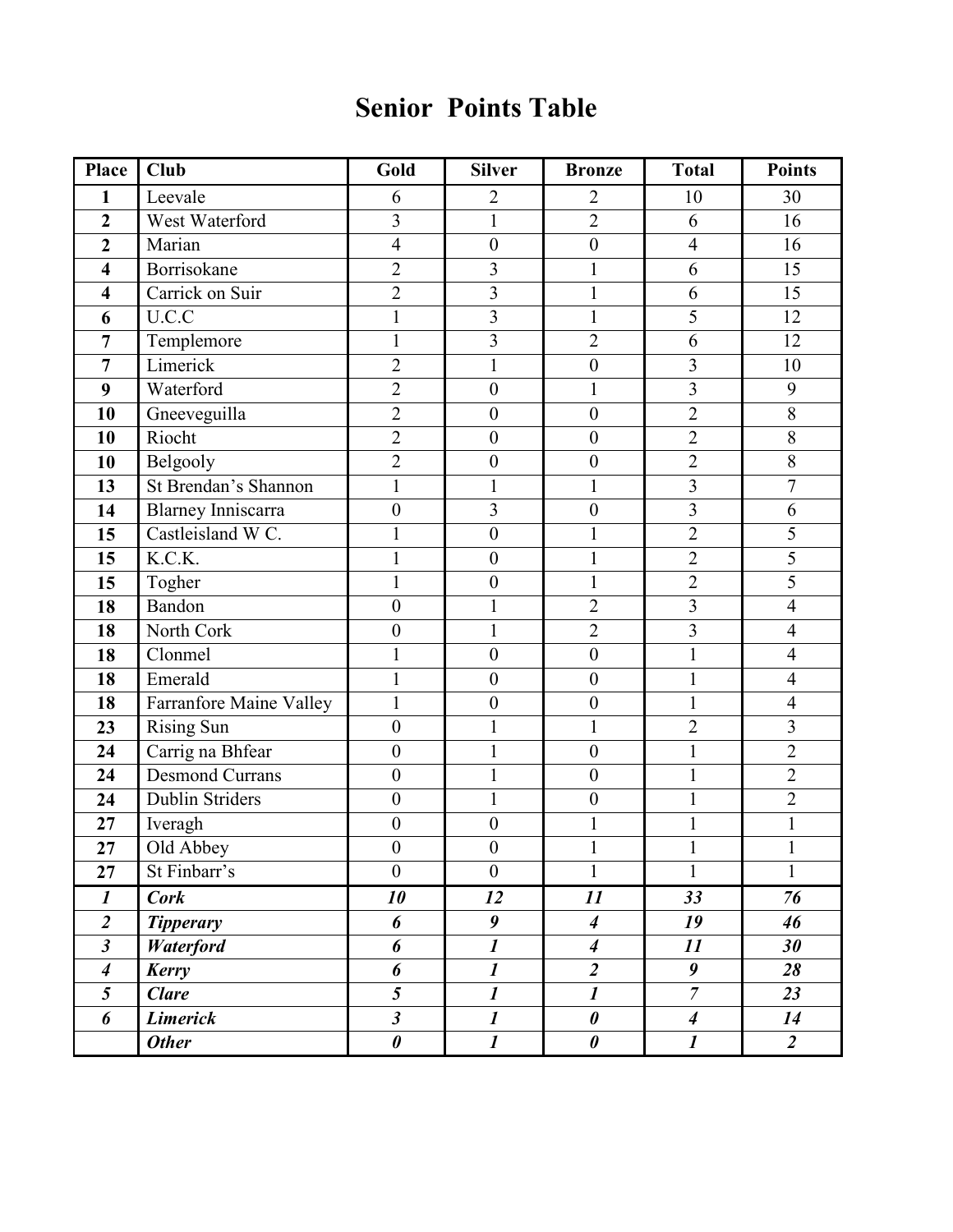# Junior Points Table

| <b>Place</b>                | Club                           | Gold                    | <b>Silver</b>         | <b>Bronze</b>         | <b>Total</b>            | <b>Points</b>  |
|-----------------------------|--------------------------------|-------------------------|-----------------------|-----------------------|-------------------------|----------------|
| $\mathbf{1}$                | <b>Tralee Harriers</b>         | 9                       | 3                     | 5                     | 17                      | 47             |
| $\overline{2}$              | Leevale                        | $\overline{3}$          | $\overline{5}$        | $\overline{2}$        | 10                      | 24             |
| $\overline{\mathbf{3}}$     | Carrick on Suir                | $\overline{4}$          | $\overline{2}$        | $\mathbf{1}$          | $\overline{7}$          | 21             |
| $\overline{\mathbf{4}}$     | Ballincollig                   | $\overline{3}$          | $\overline{2}$        | $\overline{2}$        | $\overline{7}$          | 18             |
| $\overline{\mathbf{5}}$     | <b>Farranfore Maine Valley</b> | $\overline{3}$          | $\overline{2}$        | $\overline{0}$        | $\overline{5}$          | 16             |
| 6                           | Marian                         | $\overline{2}$          | $\mathbf{1}$          | $\overline{2}$        | $\overline{5}$          | 12             |
| $\overline{7}$              | Borrisokane                    | $\overline{2}$          | $\mathbf{1}$          | $\boldsymbol{0}$      | 3                       | 10             |
| 8                           | Belgooly                       | $\overline{2}$          | $\mathbf{0}$          | $\mathbf{1}$          | 3                       | 9              |
| 8                           | K.C.K.                         | $\overline{2}$          | $\boldsymbol{0}$      | $\mathbf{1}$          | $\overline{\mathbf{3}}$ | $\overline{9}$ |
| 8                           | St Brendan's                   | $\overline{0}$          | $\overline{4}$        | $\mathbf{1}$          | $\overline{5}$          | 9              |
| 11                          | Bansha                         | $\overline{2}$          | $\overline{0}$        | $\overline{0}$        | $\overline{2}$          | $\overline{8}$ |
| 11                          | Gneeveguilla                   | $\overline{2}$          | $\overline{0}$        | $\mathbf{0}$          | $\overline{2}$          | 8              |
| 11                          | Spa Muckross                   | $\overline{0}$          | $\overline{4}$        | $\boldsymbol{0}$      | $\overline{4}$          | 8              |
| 14                          | Carrig na Bhfear               | $\boldsymbol{0}$        | $\mathbf{1}$          | $\overline{5}$        | 6                       | $\overline{7}$ |
| 14                          | Riocht                         | $\mathbf{1}$            | $\mathbf{1}$          | $\mathbf{1}$          | $\overline{3}$          | $\overline{7}$ |
| 16                          | Blarney Inniscarra             | $\mathbf{1}$            | $\mathbf{0}$          | $\overline{2}$        | $\overline{3}$          | 6              |
| 17                          | Limerick                       | $\boldsymbol{0}$        | $\overline{2}$        | $\overline{0}$        | $\overline{2}$          | $\overline{4}$ |
| 17                          | St Brendan's Ky                | $\mathbf{1}$            | $\overline{0}$        | $\boldsymbol{0}$      | $\mathbf{1}$            | $\overline{4}$ |
| $\overline{17}$             | St Mary's Lk                   | $\mathbf{1}$            | $\mathbf{0}$          | $\boldsymbol{0}$      | $\mathbf{1}$            | $\overline{4}$ |
| 20                          | Ennis Track                    | $\overline{0}$          | $\mathbf{1}$          | $\boldsymbol{0}$      | $\mathbf 1$             | $\overline{2}$ |
| 20                          | Kilmurry Ibrickane             | $\boldsymbol{0}$        | $\mathbf{1}$          | $\boldsymbol{0}$      | $\mathbf{1}$            | $\overline{2}$ |
| 22                          | <b>Grange Fermoy</b>           | $\boldsymbol{0}$        | $\boldsymbol{0}$      | $\mathbf{1}$          | $\mathbf{1}$            | $\mathbf{1}$   |
| 22                          | West Waterford                 | $\mathbf{0}$            | $\overline{0}$        | $\mathbf{1}$          | $\mathbf{1}$            | $\mathbf{1}$   |
| $\boldsymbol{l}$            | <b>Kerry</b>                   | 16                      | 10                    | 6                     | 32                      | 90             |
| $\overline{2}$              | <b>Cork</b>                    | 9                       | 8                     | 13                    | 30                      | 65             |
| $\overline{\mathbf{3}}$     | <b>Tipperary</b>               | 8                       | $\mathfrak{z}$        | $\boldsymbol{l}$      | 12                      | 39             |
| $\overline{\boldsymbol{4}}$ | <b>Clare</b>                   | $\overline{\mathbf{c}}$ | $\overline{7}$        | $\mathfrak{z}$        | 12                      | 25             |
|                             | Waterford                      | $\overline{2}$          | $\boldsymbol{\theta}$ | $\overline{2}$        | $\boldsymbol{4}$        | 10             |
| 6                           | <b>Limerick</b>                | $\boldsymbol{l}$        | $\overline{2}$        | $\boldsymbol{\theta}$ | $\mathfrak{z}$          | 8              |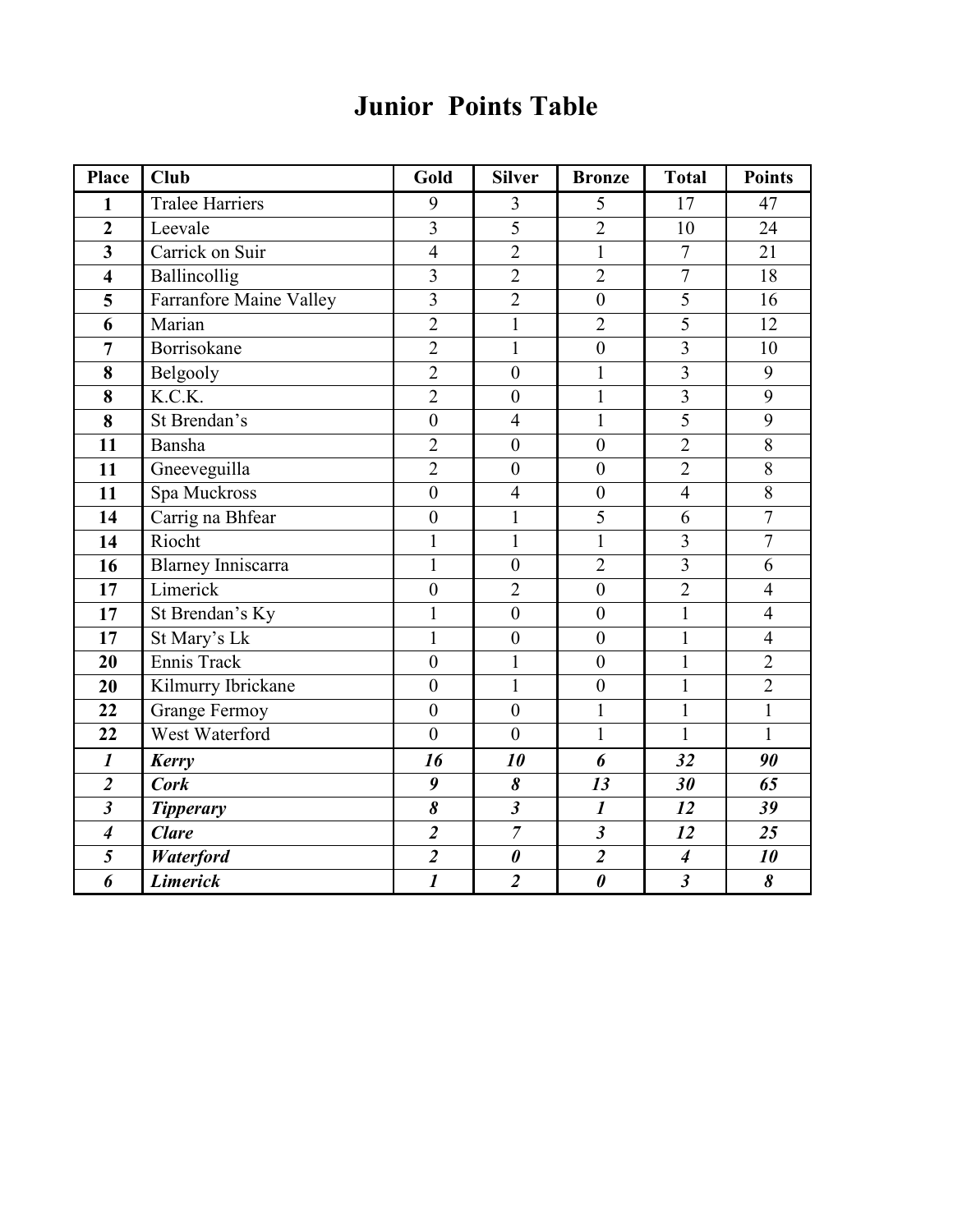| <b>Under 23 Points Table</b> |
|------------------------------|
|------------------------------|

| <b>Place</b>                | <b>Club</b>               | Gold                  | <b>Silver</b>           | <b>Bronze</b>           | <b>Total</b>            | <b>Points</b>         |
|-----------------------------|---------------------------|-----------------------|-------------------------|-------------------------|-------------------------|-----------------------|
| $\mathbf{1}$                | Leevale                   | $\overline{4}$        | 1                       | 1                       | 6                       | 19                    |
| $\overline{2}$              | U.C.C.                    | $\overline{2}$        | 3                       | $\mathbf{1}$            | 6                       | 15                    |
| $\overline{\mathbf{3}}$     | Gneeveguilla              | $\overline{2}$        | $\mathbf{1}$            | $\overline{2}$          | 5                       | 12                    |
| $\overline{\mathbf{4}}$     | Carrick on Suir           | $\overline{2}$        | $\mathbf{1}$            | $\boldsymbol{0}$        | $\overline{3}$          | 10                    |
| $\overline{\mathbf{4}}$     | Togher                    | $\mathbf{1}$          | $\overline{3}$          | $\boldsymbol{0}$        | $\overline{4}$          | 10                    |
| $\overline{\mathbf{4}}$     | <b>Ballincollig</b>       | $\overline{2}$        | $\mathbf{1}$            | $\mathbf{0}$            | $\overline{3}$          | 10                    |
| $\overline{7}$              | Templemore                | $\mathbf{1}$          | $\overline{2}$          | $\mathbf{1}$            | $\overline{4}$          | 9                     |
| 8                           | Carrig na Bhfear          | $\overline{2}$        | $\overline{0}$          | $\overline{0}$          | $\overline{2}$          | 8                     |
| 8                           | Dooneen                   | $\overline{2}$        | $\boldsymbol{0}$        | $\boldsymbol{0}$        | $\overline{2}$          | 8                     |
| 8                           | St Brendan's Shannon      | $\mathbf{1}$          | $\overline{2}$          | $\boldsymbol{0}$        | $\overline{3}$          | 8                     |
| 11                          | <b>Blarney Inniscarra</b> | $\mathbf{1}$          | $\boldsymbol{0}$        | $\mathbf{1}$            | $\overline{2}$          | 5                     |
| 12                          | Borrisokane               | $\mathbf{1}$          | $\boldsymbol{0}$        | $\boldsymbol{0}$        | $\mathbf{1}$            | $\overline{4}$        |
| 12                          | Clonmel                   | $\mathbf 1$           | $\boldsymbol{0}$        | $\boldsymbol{0}$        | $\mathbf{1}$            | $\overline{4}$        |
| 14                          | Bandon                    | $\boldsymbol{0}$      | $\mathbf{1}$            | $\mathbf{1}$            | $\overline{2}$          | 3                     |
| 15                          | Iveragh                   | $\mathbf{0}$          | $\mathbf{1}$            | $\overline{0}$          | $\mathbf{1}$            | $\overline{2}$        |
| 15                          | <b>West Limerick</b>      | $\boldsymbol{0}$      | $\mathbf{1}$            | $\overline{0}$          | $\mathbf{1}$            | $\overline{2}$        |
| $\boldsymbol{l}$            | <b>Cork</b>               | 12                    | 9                       | $\boldsymbol{4}$        | 25                      | 70                    |
| $\overline{2}$              | <b>Tipperary</b>          | 5                     | $\mathfrak{z}$          | $\boldsymbol{l}$        | 9                       | 27                    |
| $\overline{\mathbf{3}}$     | Kerry                     | $\overline{2}$        | $\overline{\mathbf{2}}$ | $\overline{\mathbf{2}}$ | 6                       | 14                    |
| $\overline{\boldsymbol{4}}$ | <b>Limerick</b>           | $\overline{2}$        | $\boldsymbol{l}$        | $\boldsymbol{\theta}$   | $\overline{\mathbf{3}}$ | 10                    |
| 5                           | <b>Clare</b>              | $\boldsymbol{l}$      | $\overline{2}$          | $\boldsymbol{\theta}$   | $\mathfrak{z}$          | 8                     |
| 6                           | Waterford                 | $\boldsymbol{\theta}$ | $\boldsymbol{\theta}$   | $\boldsymbol{\theta}$   | $\boldsymbol{\theta}$   | $\boldsymbol{\theta}$ |